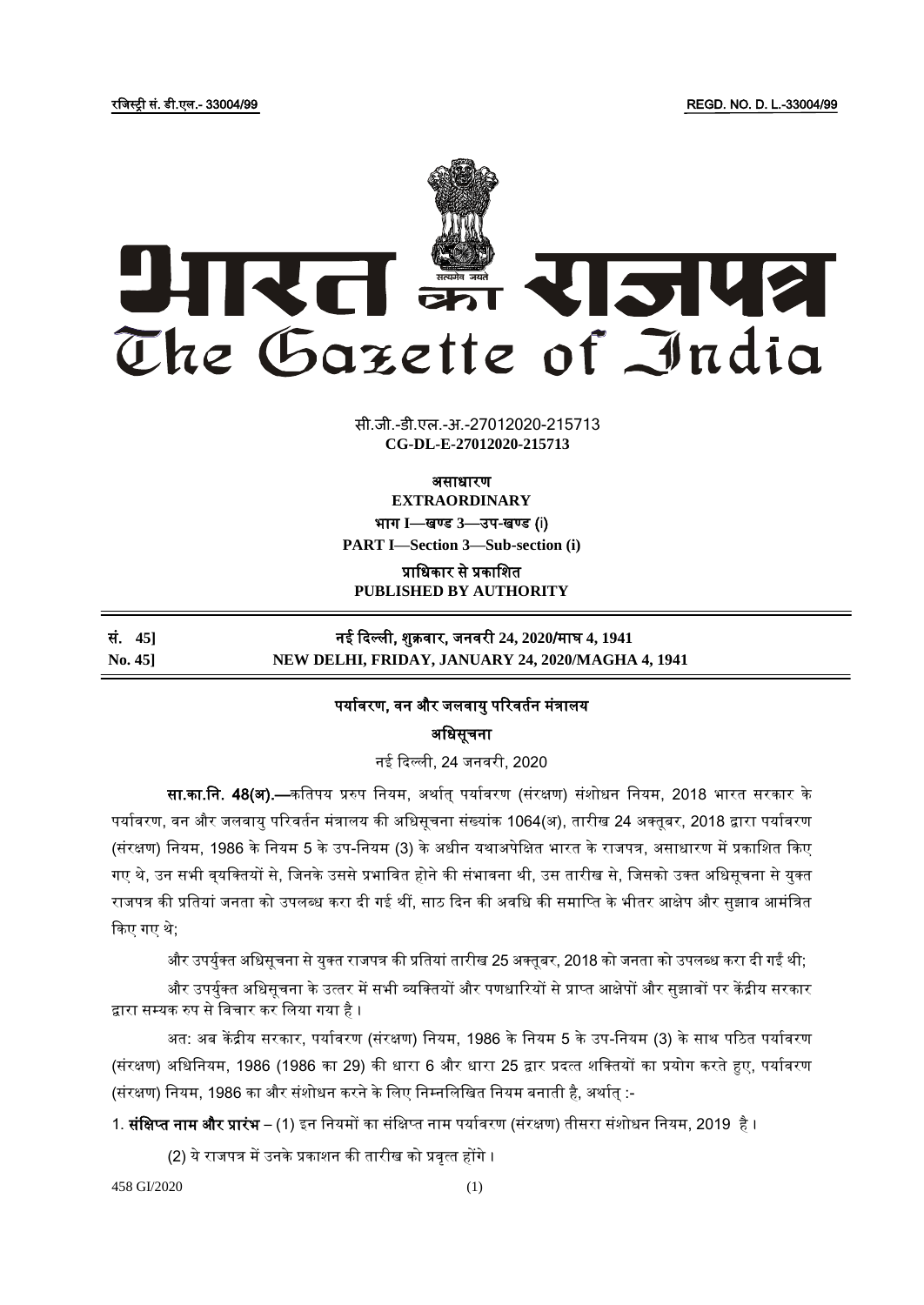2. पर्यावरण (संरक्षण) नियम, 1986 की अनुसूची 1 में क्रमसंख्यांक 35 और उससे संबंधित प्रविष्टियों के स्थान पर निम्नलिखित क्रम संख्यांक और प्रविष्टियां रखी जाएंगी, अर्थात्:-

| क्रम सं. | उद्योग      | मानदंड                                                                                      | मानक                                                       |  |
|----------|-------------|---------------------------------------------------------------------------------------------|------------------------------------------------------------|--|
| 1.       | 2.          | 3.                                                                                          | 4.                                                         |  |
| "35      | कॉफी उद्योग | तत्काल/शुष्क प्रसंस्करण                                                                     |                                                            |  |
|          |             |                                                                                             | सांद्रण के लिए सीमांत मान, पीएच को छोड़कर मि.ग्रा./ली. में |  |
|          |             | पी एच                                                                                       | $6.5 - 8.5$                                                |  |
|          |             | बीओडी <sub>3दिन</sub> 27º से.                                                               | 100                                                        |  |
|          |             |                                                                                             | (सिंचाई के लिए भूमि पर छोड़ने हेतु)                        |  |
|          |             | नम/चर्म पत्र कॉफी प्रसंस्करण                                                                |                                                            |  |
|          |             | पी एच                                                                                       | $6.5 - 8.5$                                                |  |
|          |             | बीओडी <sub>3दिन</sub> 27º से.                                                               |                                                            |  |
|          |             | क. रेखित लैगून में भंडारण                                                                   | 1000                                                       |  |
|          |             | के लिए                                                                                      |                                                            |  |
|          |             | ख. सिंचाई के लिए भूमि पर                                                                    |                                                            |  |
|          |             | छोड़ने हेतु                                                                                 | 100                                                        |  |
|          |             | टिप्पण –                                                                                    |                                                            |  |
|          |             |                                                                                             |                                                            |  |
|          |             | कच्चे, उपचारित और/या मंदित निस्सारी किन्हीं परिस्थितियों के अधीन, चाहे जो<br>(i)            |                                                            |  |
|          |             | भी हो, सतह जल निकाय में नहीं छोड़ा जाएगा या भू जल को रिचार्ज करने के लिए प्रयुक्त           |                                                            |  |
|          |             | नहीं किया जाएगा ।                                                                           |                                                            |  |
|          |             | अपारगम्य रेखित प्रणाली का निर्माण अच्छी तरह से श्रेणीकृत, उच्च अपारगम्य मिट्टी<br>(ii)      |                                                            |  |
|          |             | या जिओसिंथेटिक रेखीय, जिओसिंथेटिक रेखित मिट्टी (जीसीएल) के रुप में उच्च घनत्व               |                                                            |  |
|          |             | पॉलीएथिलीन (एचडीपीई) या दोनों के संयोजन से किया जाएगा और 1X10 <sup>-7</sup> से.मी./से.      |                                                            |  |
|          |             | से कम की पारगम्यता के अपने मूल स्थान को प्राप्त करेगा ।  सघन रेखित मिट्टी की                |                                                            |  |
|          |             | न्यूनतम मोटाई 300 मिमी. (या दो सघन परतें प्रत्येक की न्यूनतम मोटाई 150 मिमी.)               |                                                            |  |
|          |             | होनी चाहिए । यह सुनिश्चित करने हेतु पूर्ण रेखित का परीक्षण किया जाना चाहिए कि यह            |                                                            |  |
|          |             | पारगम्यता मानदंडों को पूरा करता है ।                                                        |                                                            |  |
|          |             | <b>(iii)</b> निस्सारण भंडारण की सुविधाएं/लैगून/सौर्य वाष्पीकरण   कुंड नि:शुल्क बोर्ड के साथ |                                                            |  |
|          |             | नीचे उल्लिखित धारा, नाला, आदि के निकट उच्च बाढ़ स्तर चिन्ह के ऊपर स्थित होगा                |                                                            |  |
|          |             | और दूरी पर स्थित जल निकाय/धारा से दूर होगा ।                                                |                                                            |  |
|          |             |                                                                                             | नि:शुल्क बोर्ड (सेमी)<br>60                                |  |
|          |             |                                                                                             | दूरी (मी)<br>100                                           |  |
|          |             |                                                                                             |                                                            |  |
|          |             | विनिर्देश रेखित प्रणाली और विनिर्देश लैगून को एक वर्ष में प्राप्त करना  है ।<br>(iv)        |                                                            |  |

[फा. सं. क्यू-15017/26/2007-सीपीडब्ल्यू]

जिगमेत टक्पा, संयुक्त सचिव

रिप्पण: मूल नियम भारत के राजपत्र, असाधारण, भाग II, खंड 3, उपखंड (i) में सा.का.नि. सं. 844(अ), तारीख 19 नवंबर, 1986 द्वारा प्रकाशित किया गया था और अधिसूचना सं. सा.का.नि. 952(अ) तारीख 26 दिसम्बर, 2019 द्वारा अंतिम बार संशोधित किया गया था।

## **MINISTRY OF ENVIRONMENT, FOREST AND CLIMATE CHANGE NOTIFICATION**

New Delhi, the 24th January, 2020

**G.S.R. 48(E).**—Whereas, certain draft rules, namely the Environment (Protection) Amendment Rules, 2018 were published in the Gazette of India, Extraordinary, as required under sub-rule (3) of rule 5 of the Environment (Protection) Rules,1986, vide notification of the Government of India in the Ministry of